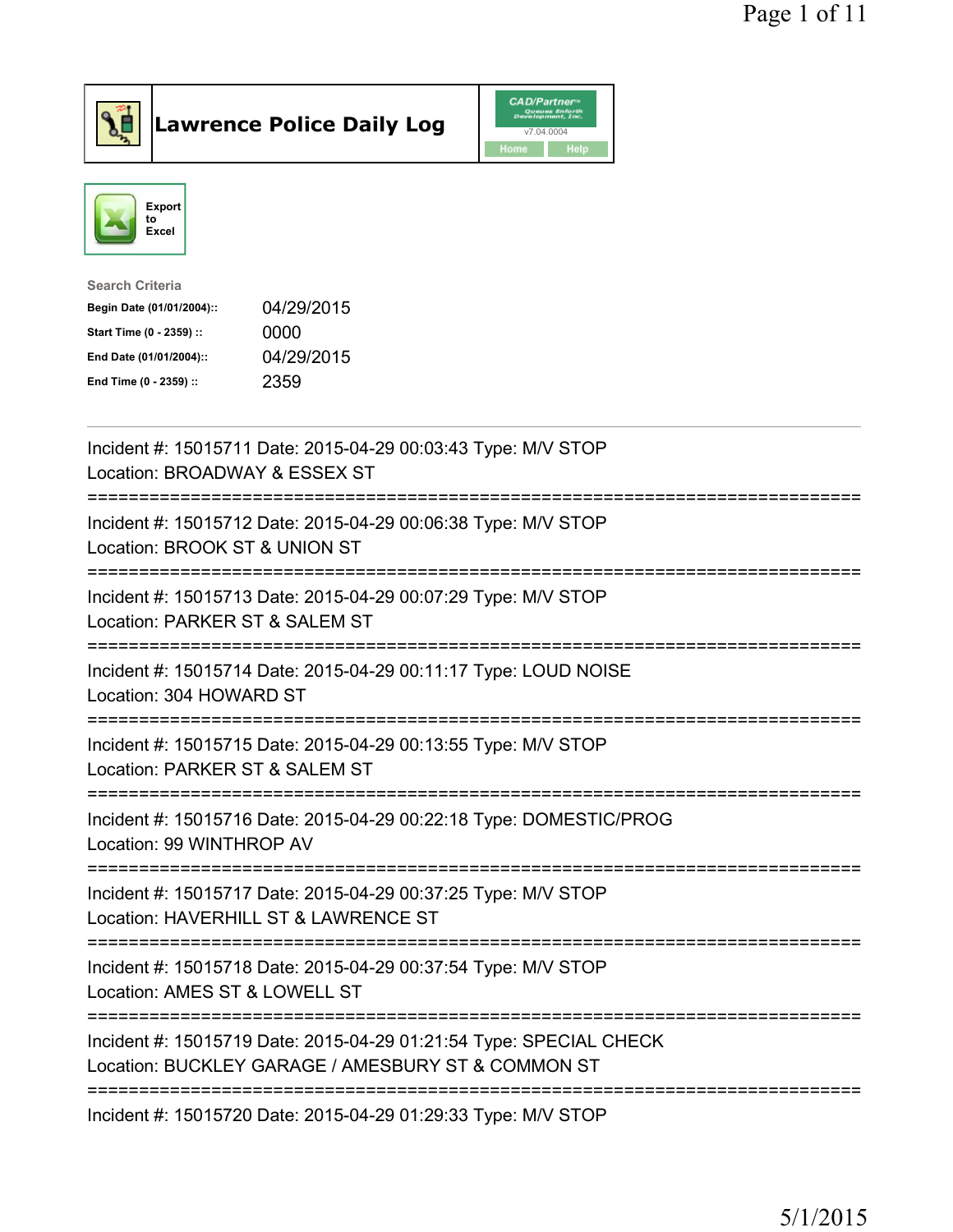Location: HAMPSHIRE ST & LEBANON ST =========================================================================== Incident #: 15015721 Date: 2015-04-29 01:40:46 Type: STOL/MV/PAS Location: 20 PORTLAND ST =========================================================================== Incident #: 15015722 Date: 2015-04-29 01:40:54 Type: M/V STOP Location: ANDOVER ST & WINTHROP AV =========================================================================== Incident #: 15015723 Date: 2015-04-29 01:52:18 Type: M/V STOP Location: BLANCHARD ST & FARNHAM ST =========================================================================== Incident #: 15015724 Date: 2015-04-29 01:52:58 Type: M/V STOP Location: LOWELL ST & RIVERSIDE DR =========================================================================== Incident #: 15015725 Date: 2015-04-29 02:04:36 Type: M/V STOP Location: HAVERHILL ST & MILTON ST =========================================================================== Incident #: 15015726 Date: 2015-04-29 02:10:19 Type: M/V STOP Location: BROADWAY & CANAL ST =========================================================================== Incident #: 15015727 Date: 2015-04-29 02:12:59 Type: M/V STOP Location: TREMONT ST & WEST ST =========================================================================== Incident #: 15015728 Date: 2015-04-29 02:19:05 Type: M/V STOP Location: HAVERHILL ST & RESERVOIR ST =========================================================================== Incident #: 15015729 Date: 2015-04-29 02:29:22 Type: TOW/REPOSSED Location: 542 ANDOVER ST =========================================================================== Incident #: 15015730 Date: 2015-04-29 02:33:12 Type: MEDIC SUPPORT Location: 3 BIGELOW ST =========================================================================== Incident #: 15015731 Date: 2015-04-29 02:34:37 Type: M/V STOP Location: HAVERHILL ST & MORTON ST =========================================================================== Incident #: 15015732 Date: 2015-04-29 05:15:18 Type: ALARM/BURG Location: 69 WINTHROP AV =========================================================================== Incident #: 15015733 Date: 2015-04-29 05:38:53 Type: TOW/ABANDONED Location: E HAVERHILL ST & HIGH ST =========================================================================== Incident #: 15015734 Date: 2015-04-29 05:58:45 Type: STOL/MV/PAS Location: 1 HOLT ST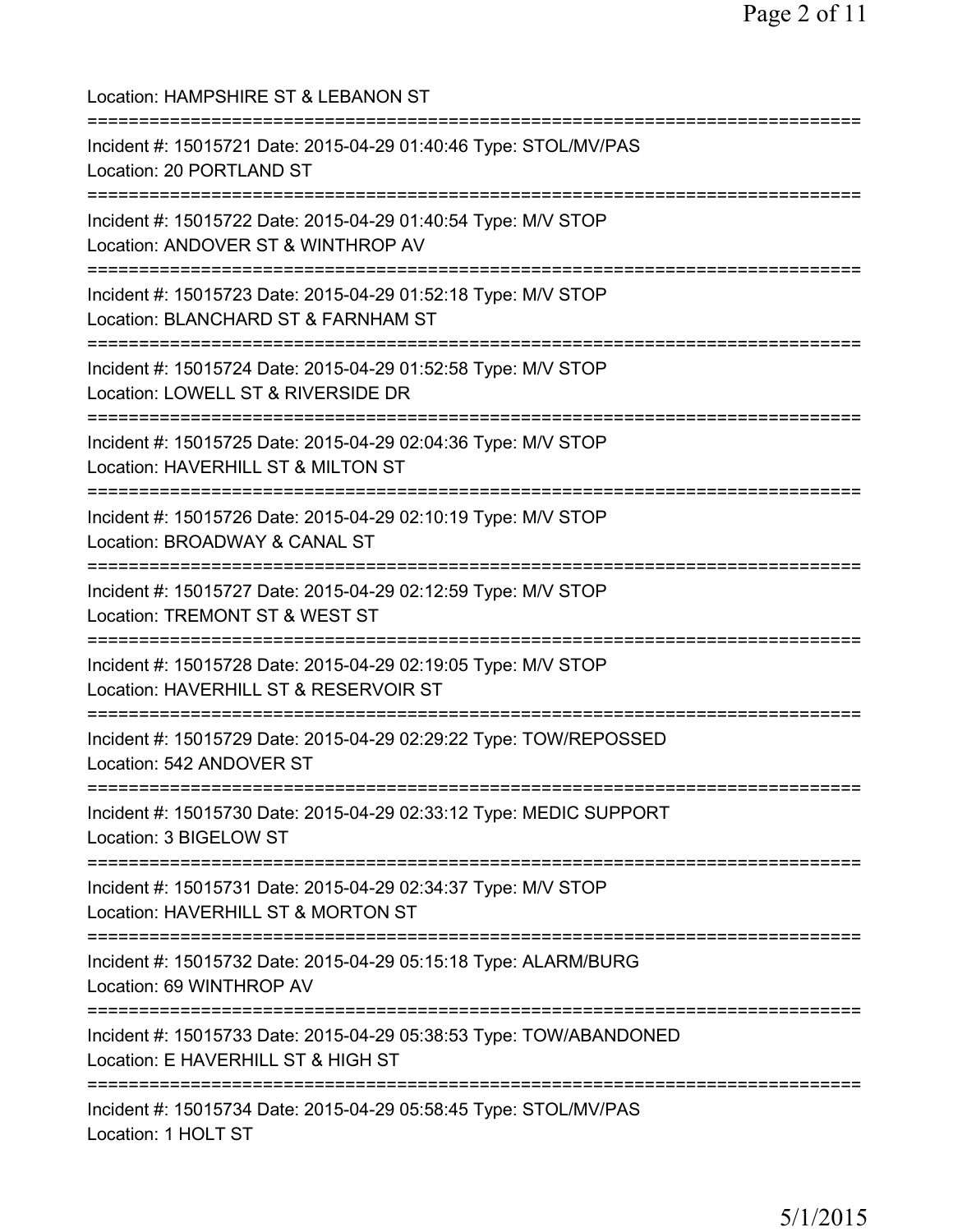| Incident #: 15015735 Date: 2015-04-29 06:58:44 Type: PARK & WALK<br>Location: BROADWAY & HAVERHILL ST<br>=======================                   |
|----------------------------------------------------------------------------------------------------------------------------------------------------|
| Incident #: 15015736 Date: 2015-04-29 07:26:24 Type: M/V STOP<br>Location: CARVER ST & SHATTUCK ST                                                 |
| Incident #: 15015738 Date: 2015-04-29 07:48:36 Type: ALARM/BURG<br>Location: 412 HAMPSHIRE ST                                                      |
| Incident #: 15015739 Date: 2015-04-29 07:56:08 Type: M/V STOP<br>Location: HAMPSHIRE ST & HAVERHILL ST                                             |
| Incident #: 15015740 Date: 2015-04-29 07:56:57 Type: ESCORT<br>Location: LAWRENCE POLICE DEPARTMENT / 90 LOWELL ST                                 |
| Incident #: 15015741 Date: 2015-04-29 08:11:32 Type: STOLEN PROP<br>Location: 59 TENNEY ST                                                         |
| Incident #: 15015742 Date: 2015-04-29 08:21:35 Type: M/V STOP<br>Location: BROADWAY & HAVERHILL ST<br>=============================<br>:========== |
| Incident #: 15015743 Date: 2015-04-29 08:29:57 Type: B&E/PROG<br>Location: 118 FRANKLIN ST                                                         |
| Incident #: 15015744 Date: 2015-04-29 08:33:57 Type: 209A/VIOLATION<br>Location: 54 NEWBURY ST                                                     |
| Incident #: 15015745 Date: 2015-04-29 08:41:37 Type: MISSING PERS<br>Location: 292 HOWARD ST                                                       |
| Incident #: 15015748 Date: 2015-04-29 09:21:55 Type: NEIGHBOR PROB<br>Location: 6 BUNKERHILL ST FL 2                                               |
| Incident #: 15015747 Date: 2015-04-29 09:22:14 Type: B&E/MV/PAST<br>Location: 153 BAILEY ST                                                        |
| Incident #: 15015749 Date: 2015-04-29 09:48:25 Type: AUTO ACC/UNK PI<br>Location: ARLINGTON ST & SPRUCE ST                                         |
| ==============================<br>Incident #: 15015750 Date: 2015-04-29 09:50:08 Type: TOW OF M/V<br>Location: 23 CHELMSFORD ST                    |
|                                                                                                                                                    |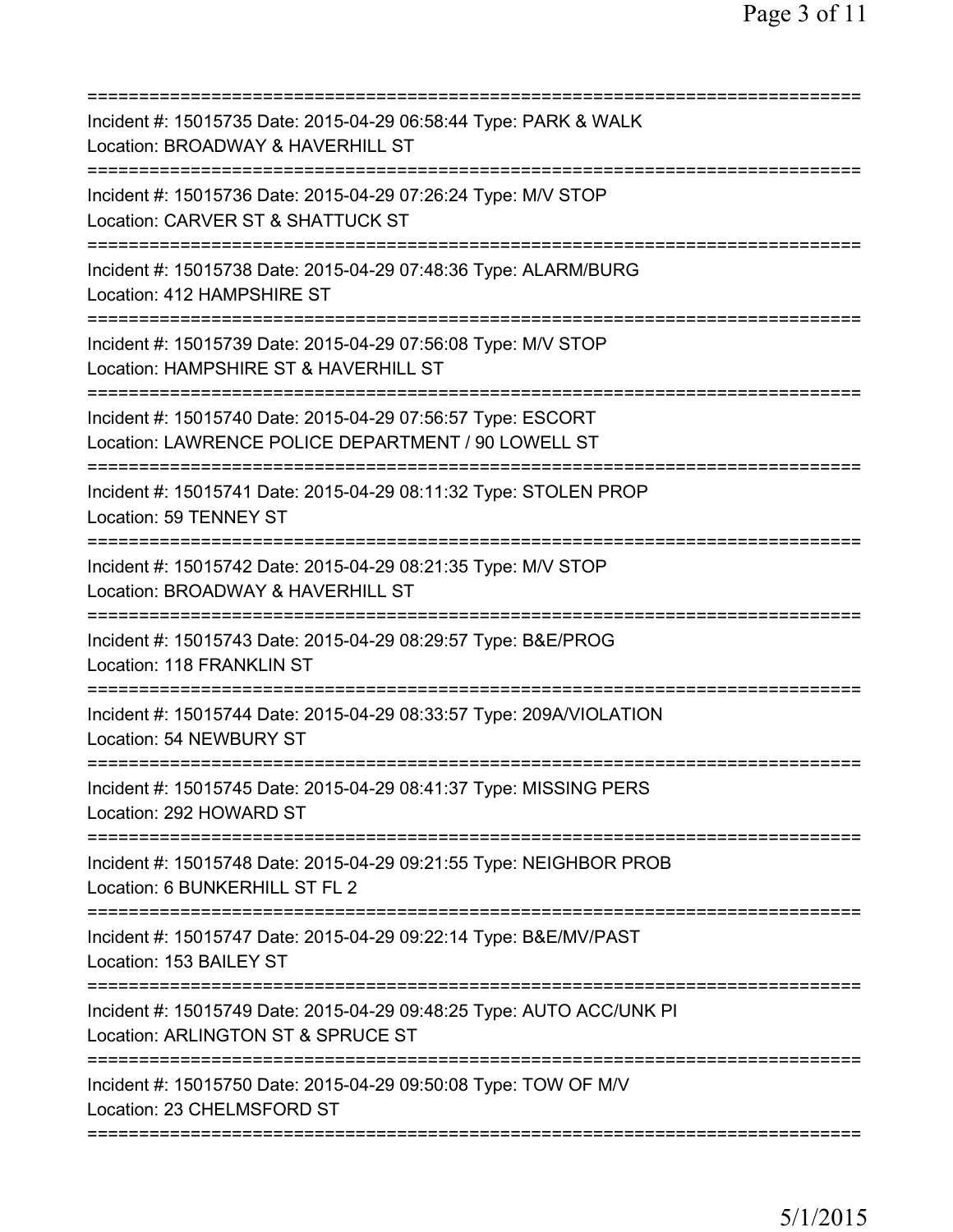| Incident #: 15015751 Date: 2015-04-29 09:51:28 Type: LIC PLATE STO<br>Location: 267 COLONIAL RD                   |
|-------------------------------------------------------------------------------------------------------------------|
| Incident #: 15015752 Date: 2015-04-29 10:02:04 Type: ASSSIT OTHER PD<br>Location: 154 SARATOGA ST                 |
| Incident #: 15015753 Date: 2015-04-29 10:08:02 Type: B&E/MV/PAST<br>Location: 312 WATER ST                        |
| Incident #: 15015754 Date: 2015-04-29 10:37:49 Type: 209A/VIOLATION<br>Location: 54 NEWBURY ST                    |
| Incident #: 15015755 Date: 2015-04-29 10:39:12 Type: MV/BLOCKING<br>Location: 175 EXCHANGE ST                     |
| Incident #: 15015756 Date: 2015-04-29 10:45:23 Type: SUS PERS/MV<br>Location: 75 BASSWOOD ST                      |
| Incident #: 15015757 Date: 2015-04-29 10:53:47 Type: M/V STOP<br>Location: 599 CANAL ST                           |
| Incident #: 15015758 Date: 2015-04-29 11:06:32 Type: M/V STOP<br>Location: 280 HAVERHILL ST                       |
| Incident #: 15015759 Date: 2015-04-29 11:08:20 Type: UNWANTEDGUEST<br>Location: 133 ESSEX ST                      |
| Incident #: 15015760 Date: 2015-04-29 11:18:37 Type: B&E/MV/PAST<br>Location: 46 MELVIN ST                        |
| Incident #: 15015761 Date: 2015-04-29 11:40:14 Type: INVEST CONT<br>Location: PARTHUM SCHOOL / 255 E HAVERHILL ST |
| Incident #: 15015762 Date: 2015-04-29 11:42:12 Type: M/V STOP<br>Location: APPLETON ST & METHUEN ST               |
| Incident #: 15015763 Date: 2015-04-29 11:45:17 Type: 209A/SERVE<br>Location: 6 BELMONT ST                         |
| Incident #: 15015764 Date: 2015-04-29 11:48:14 Type: ASSSIT OTHER PD<br>Location: 80 BAILEY ST                    |
| Incident #: 15015765 Date: 2015-04-29 11:50:36 Type: TRESPASSING                                                  |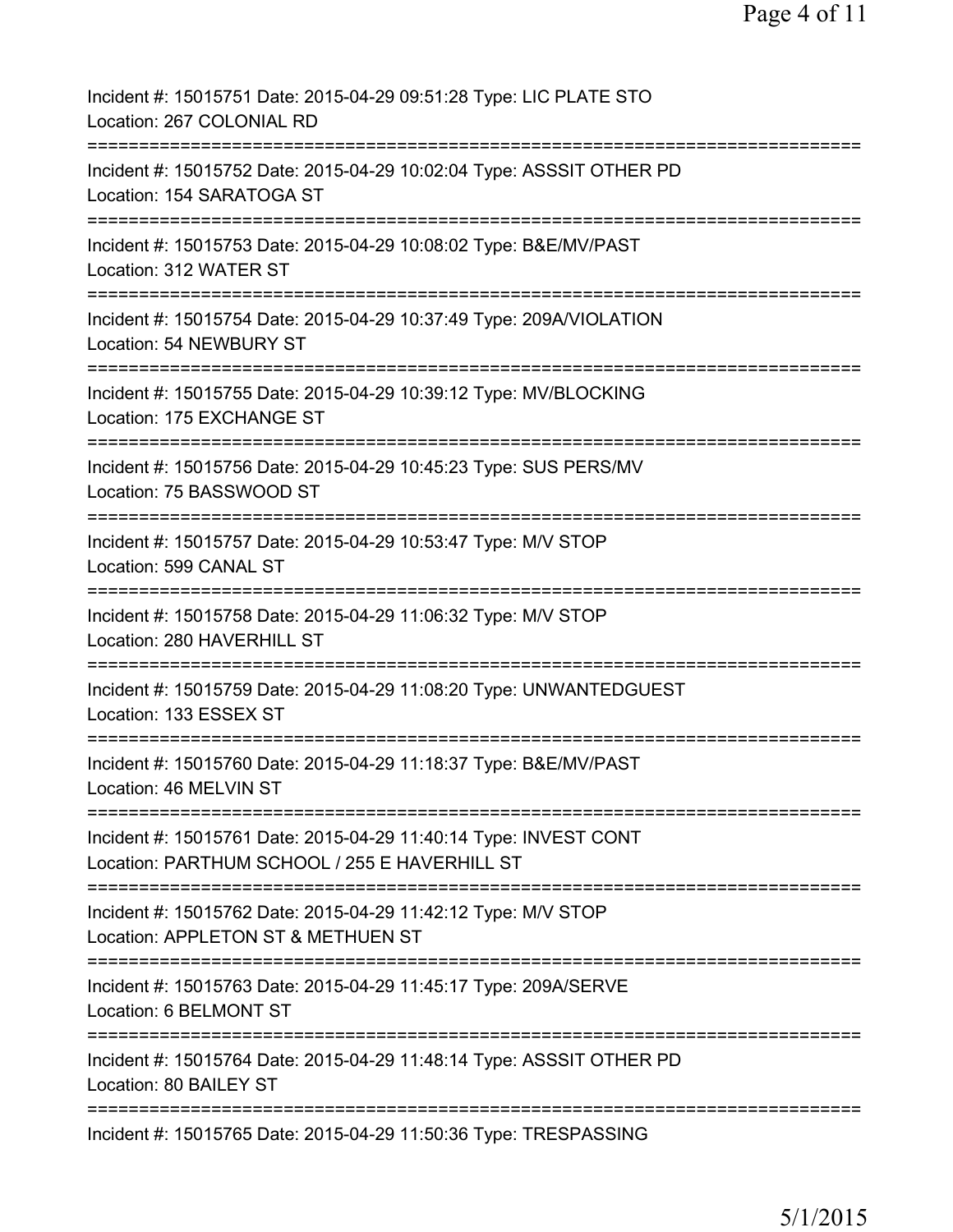Location: MCDONALDS / 50 BROADWAY =========================================================================== Incident #: 15015766 Date: 2015-04-29 11:55:25 Type: ANIMAL COMPL Location: 11 ROBERTA LN =========================================================================== Incident #: 15015767 Date: 2015-04-29 12:18:22 Type: LARCENY/PAST Location: 21 MARGIN ST =========================================================================== Incident #: 15015768 Date: 2015-04-29 12:23:12 Type: B&E/MV/PAST Location: 140 WOODLAND ST =========================================================================== Incident #: 15015769 Date: 2015-04-29 12:29:08 Type: MV/BLOCKING Location: 1 ARROW TER =========================================================================== Incident #: 15015770 Date: 2015-04-29 12:39:17 Type: ALARM/BURG Location: ST ANN'S HOME / 595 HAVERHILL ST =========================================================================== Incident #: 15015771 Date: 2015-04-29 13:00:40 Type: DRUG VIO Location: JACKSON ST & PLEASANT AVE =========================================================================== Incident #: 15015772 Date: 2015-04-29 13:16:32 Type: M/V STOP Location: PARKER ST & SALEM ST =========================================================================== Incident #: 15015773 Date: 2015-04-29 13:47:30 Type: DRUG VIO Location: CHESTNUT ST & JACKSON ST =========================================================================== Incident #: 15015774 Date: 2015-04-29 13:55:26 Type: ALARM/BURG Location: 41 S BOWDOIN ST =========================================================================== Incident #: 15015775 Date: 2015-04-29 14:03:22 Type: LARCENY/PAST Location: 107 HIGH ST =========================================================================== Incident #: 15015776 Date: 2015-04-29 14:10:41 Type: AUTO ACC/NO PI Location: 117 WATER ST =========================================================================== Incident #: 15015777 Date: 2015-04-29 14:16:22 Type: ALARM/BURG Location: 98 BRADFORD ST =========================================================================== Incident #: 15015778 Date: 2015-04-29 14:18:03 Type: E911 HANGUP Location: PARTHUM SCHOOL / 255 E HAVERHILL ST =========================================================================== Incident #: 15015779 Date: 2015-04-29 14:23:46 Type: AUTO ACC/NO PI Location: MARKET ST & SALEM ST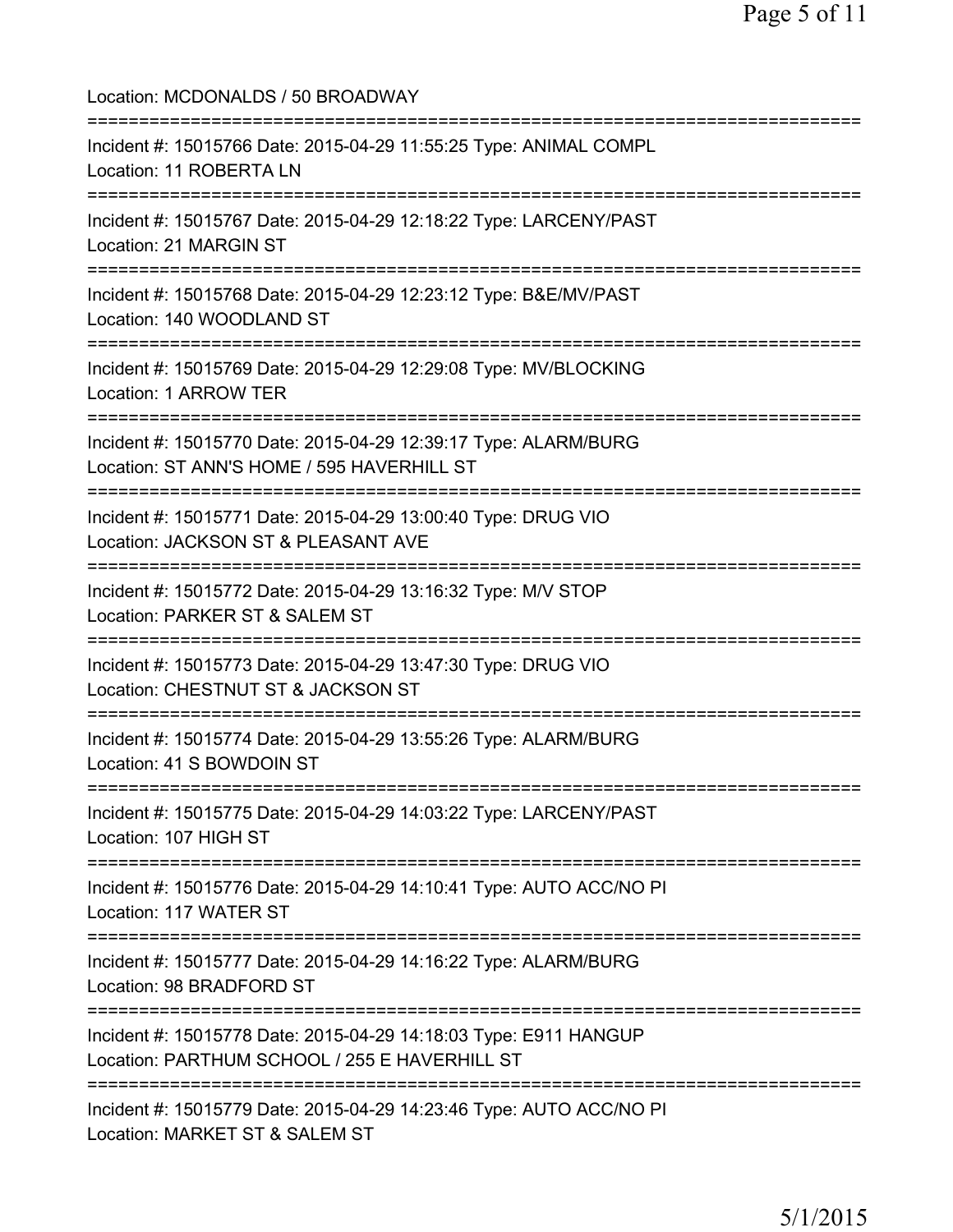| Incident #: 15015780 Date: 2015-04-29 14:25:46 Type: M/V STOP<br>Location: 303 ESSEX ST                                                                                       |
|-------------------------------------------------------------------------------------------------------------------------------------------------------------------------------|
| Incident #: 15015781 Date: 2015-04-29 14:46:54 Type: RECOV/STOL/MV<br>Location: WALGREENS / 135 BROADWAY<br>================================<br>----------------------------- |
| Incident #: 15015782 Date: 2015-04-29 14:49:59 Type: MAN DOWN<br>Location: 145 BAILEY ST                                                                                      |
| Incident #: 15015783 Date: 2015-04-29 15:14:08 Type: LOST PROPERTY<br>Location: 47 FRANKLIN ST                                                                                |
| Incident #: 15015784 Date: 2015-04-29 15:18:31 Type: SPECIAL CHECK<br>Location: 300 HAMPSHIRE ST                                                                              |
| Incident #: 15015785 Date: 2015-04-29 15:24:04 Type: LARCENY/PAST<br>Location: MCDONALD / 50 BROADWAY<br>=========================                                            |
| Incident #: 15015786 Date: 2015-04-29 15:50:39 Type: THREATS<br>Location: CHESTNUT ST & LAWRENCE ST<br>================================                                       |
| Incident #: 15015787 Date: 2015-04-29 16:13:25 Type: DISTURBANCE<br>Location: UPPER ACADEMY / 233 HAVERHILL ST<br>==============================                              |
| Incident #: 15015788 Date: 2015-04-29 16:18:40 Type: ALARM/BURG<br>Location: 357 MT VERNON ST                                                                                 |
| Incident #: 15015789 Date: 2015-04-29 16:28:40 Type: STOL/MV/PAS<br>Location: AMES ST & BYRON AV                                                                              |
| :====================================<br>Incident #: 15015790 Date: 2015-04-29 16:33:52 Type: M/V STOP<br>Location: MERRIMACK ST & PARKER ST                                  |
| Incident #: 15015791 Date: 2015-04-29 16:34:37 Type: RECOV/STOL/MV<br>Location: 5 NIGHTINGALE CT                                                                              |
| Incident #: 15015792 Date: 2015-04-29 16:42:18 Type: DISTURBANCE<br>Location: OAK ST                                                                                          |
| Incident #: 15015793 Date: 2015-04-29 16:46:44 Type: INVEST CONT<br>Location: 233 HAMPSHIRE ST FL 1                                                                           |
|                                                                                                                                                                               |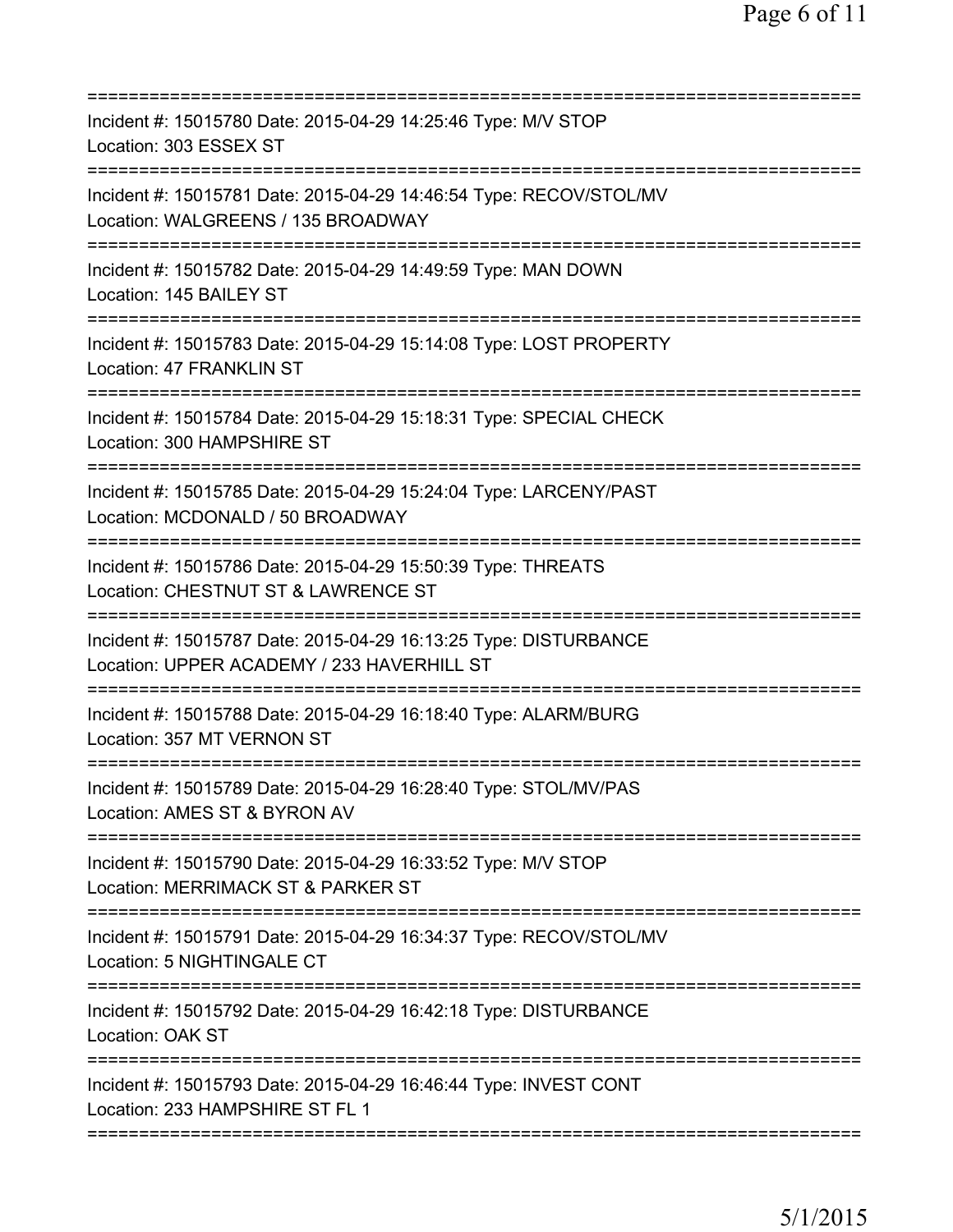| Incident #: 15015795 Date: 2015-04-29 16:52:22 Type: AUTO ACC/NO PI<br>Location: 131 EXCHANGE ST                                     |
|--------------------------------------------------------------------------------------------------------------------------------------|
| Incident #: 15015794 Date: 2015-04-29 16:52:23 Type: M/V STOP<br>Location: CROSS ST                                                  |
| Incident #: 15015796 Date: 2015-04-29 17:10:33 Type: DISORDERLY<br>Location: ESSEX ST & JACKSON ST                                   |
| Incident #: 15015797 Date: 2015-04-29 17:17:42 Type: DOMESTIC/PAST<br>Location: HAVERHILL ST & LAWRENCE ST                           |
| ==========================<br>Incident #: 15015798 Date: 2015-04-29 17:21:07 Type: SUICIDE ATTEMPT<br>Location: 56 NEWBURY ST        |
| Incident #: 15015799 Date: 2015-04-29 17:22:53 Type: SUS PERS/MV<br>Location: COOLIDGE ST & PACKARD ST                               |
| Incident #: 15015800 Date: 2015-04-29 17:23:54 Type: ANIMAL COMPL<br>Location: 490 HAMPSHIRE ST                                      |
| Incident #: 15015801 Date: 2015-04-29 17:27:28 Type: M/V STOP<br>Location: DORCHESTER ST & WINTHROP AV                               |
| Incident #: 15015802 Date: 2015-04-29 17:34:12 Type: SUS PERS/MV<br>Location: JACKSON ST & METHUEN ST                                |
| Incident #: 15015803 Date: 2015-04-29 17:41:55 Type: 209A/SERVE<br>Location: 1 SKYVIEW CT                                            |
| ============================<br>Incident #: 15015804 Date: 2015-04-29 17:43:54 Type: M/V STOP<br>Location: HAVERHILL ST & JACKSON ST |
| Incident #: 15015805 Date: 2015-04-29 17:49:23 Type: DISTURBANCE<br>Location: 3 KINGSTON ST FL 3                                     |
| Incident #: 15015806 Date: 2015-04-29 17:55:46 Type: M/V STOP<br>Location: BOXFORD ST & S UNION ST                                   |
| ============================<br>Incident #: 15015807 Date: 2015-04-29 17:57:27 Type: MEDIC SUPPORT<br>Location: S UNION ST           |
| Incident #: 15015808 Date: 2015-04-29 18:03:05 Type: ALARMS                                                                          |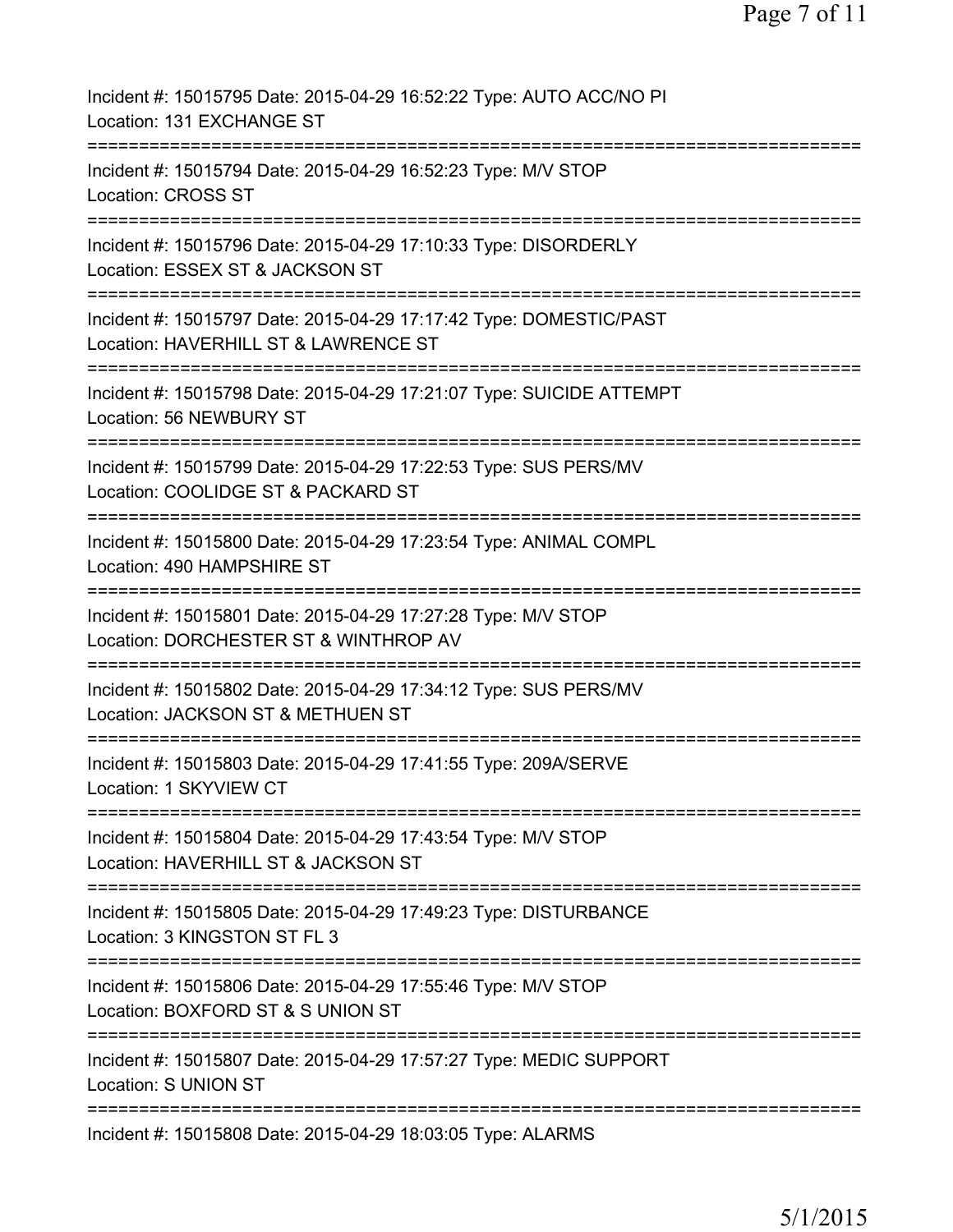| Location: 17 BLAKEMORE CT<br>===========================                                                                                  |
|-------------------------------------------------------------------------------------------------------------------------------------------|
| Incident #: 15015809 Date: 2015-04-29 18:06:09 Type: M/V STOP<br>Location: 14 JUNIPER ST<br>===============================               |
| Incident #: 15015810 Date: 2015-04-29 18:14:27 Type: M/V STOP<br>Location: BROADWAY & CANAL ST<br>=================================       |
| Incident #: 15015811 Date: 2015-04-29 18:21:06 Type: M/V STOP<br>Location: ESSEX ST & WARREN ST                                           |
| Incident #: 15015812 Date: 2015-04-29 18:22:05 Type: M/V STOP<br>Location: 40 LAWRENCE ST                                                 |
| Incident #: 15015813 Date: 2015-04-29 18:24:22 Type: M/V STOP<br>Location: PLAZA 114                                                      |
| Incident #: 15015814 Date: 2015-04-29 18:25:36 Type: M/V STOP<br>Location: AMESBURY ST & COMMON ST<br>================================    |
| Incident #: 15015815 Date: 2015-04-29 18:27:51 Type: M/V STOP<br>Location: HAVERHILL ST & NEWBURY ST                                      |
| Incident #: 15015816 Date: 2015-04-29 18:35:26 Type: M/V STOP<br>Location: MARKET ST & S UNION ST                                         |
| Incident #: 15015817 Date: 2015-04-29 18:45:09 Type: RECOV/STOL/MV<br>Location: 5 NIGHTINGALE CT<br>===================================== |
| Incident #: 15015818 Date: 2015-04-29 18:45:26 Type: DISTURBANCE<br>Location: 129 WATER ST #1                                             |
| Incident #: 15015819 Date: 2015-04-29 18:53:27 Type: SUS PERS/MV<br>Location: BERNARD AV & HANCOCK ST                                     |
| Incident #: 15015820 Date: 2015-04-29 18:53:38 Type: ALARMS<br>Location: 112 BAILEY ST                                                    |
| Incident #: 15015821 Date: 2015-04-29 19:10:33 Type: M/V STOP<br>Location: 7 BROADWAY                                                     |
| Incident #: 15015822 Date: 2015-04-29 19:10:35 Type: ALARMS<br>Location: 412 HAMPSHIRE                                                    |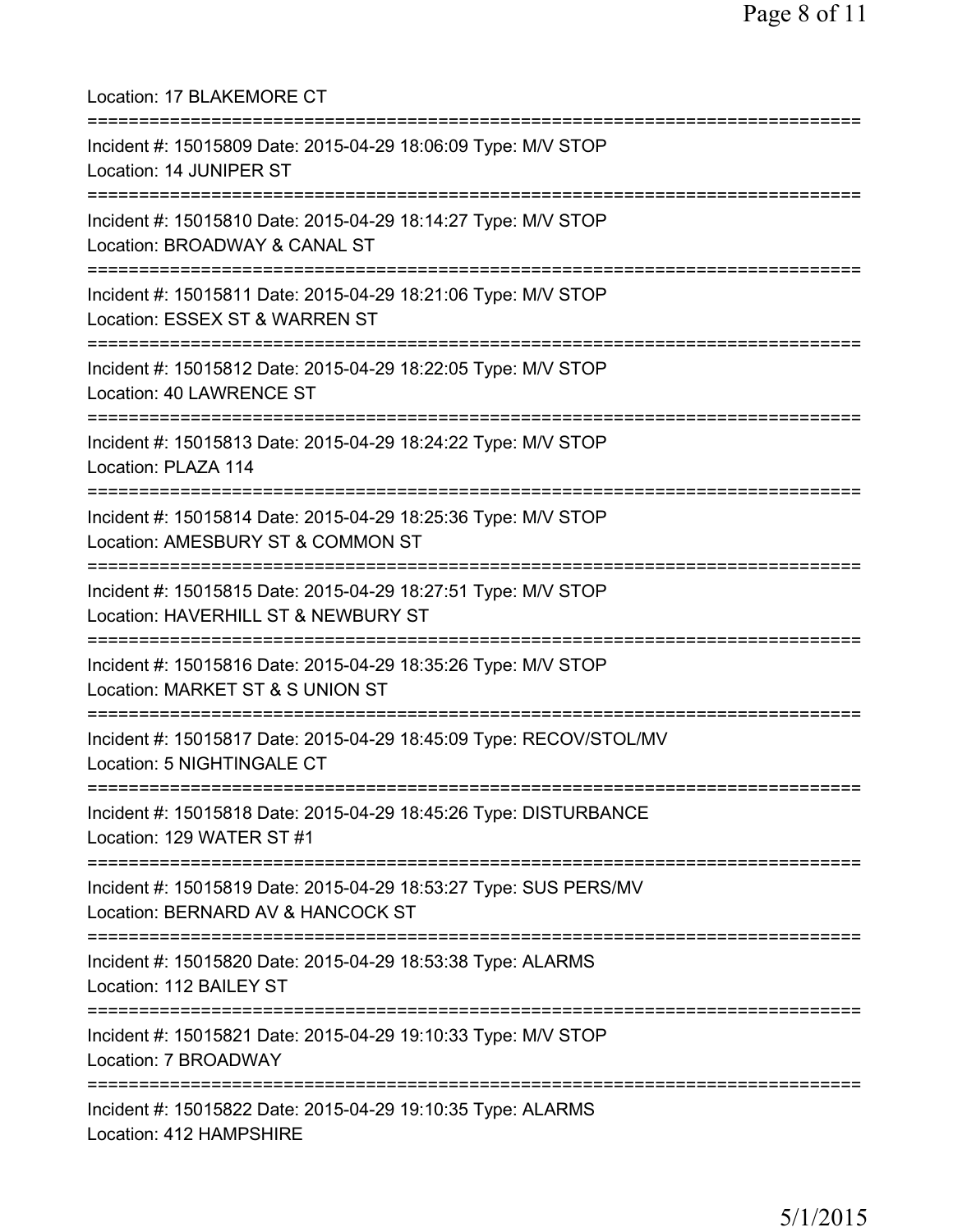| :========================                                                                                     |
|---------------------------------------------------------------------------------------------------------------|
| Incident #: 15015823 Date: 2015-04-29 19:17:39 Type: NOISE ORD<br>Location: 8 CAMPO SECO ST                   |
| Incident #: 15015824 Date: 2015-04-29 19:19:52 Type: AUTO ACC/UNK PI<br>Location: BUNKERHILL ST & LAWRENCE ST |
| Incident #: 15015825 Date: 2015-04-29 19:34:14 Type: ASSIST FIRE<br>Location: 46 AMESBURY ST                  |
| Incident #: 15015826 Date: 2015-04-29 19:41:09 Type: HARASSMENT<br>Location: 224 WATER ST                     |
| Incident #: 15015827 Date: 2015-04-29 19:43:51 Type: LARCENY/PAST<br>Location: 245 LAWRENCE ST                |
| Incident #: 15015828 Date: 2015-04-29 19:55:30 Type: B&E/MV/ATTEMP<br>Location: 39 SWAN ST                    |
| Incident #: 15015829 Date: 2015-04-29 20:15:02 Type: MAN DOWN<br>Location: 248 BROADWAY                       |
| Incident #: 15015830 Date: 2015-04-29 20:21:36 Type: AUTO ACC/PED<br>Location: COMMON ST & FRANKLIN ST        |
| Incident #: 15015831 Date: 2015-04-29 20:23:18 Type: A&B PAST<br>Location: CENTRAL BRIDGE / 0 MERRIMACK ST    |
| Incident #: 15015832 Date: 2015-04-29 20:35:07 Type: ALARMS<br>Location: US MARSHALLS SERVICE / 499 ESSEX ST  |
| Incident #: 15015833 Date: 2015-04-29 20:48:47 Type: M/V STOP<br>Location: BROADWAY & WATER ST                |
| Incident #: 15015834 Date: 2015-04-29 20:51:18 Type: M/V STOP<br>Location: LAWRENCE ST & SUNSET AV            |
| Incident #: 15015835 Date: 2015-04-29 20:51:59 Type: M/V STOP<br>Location: BROADWAY & WATER ST                |
| Incident #: 15015836 Date: 2015-04-29 21:06:30 Type: GUN CALL<br>Location: 29 BOEHM ST                        |
|                                                                                                               |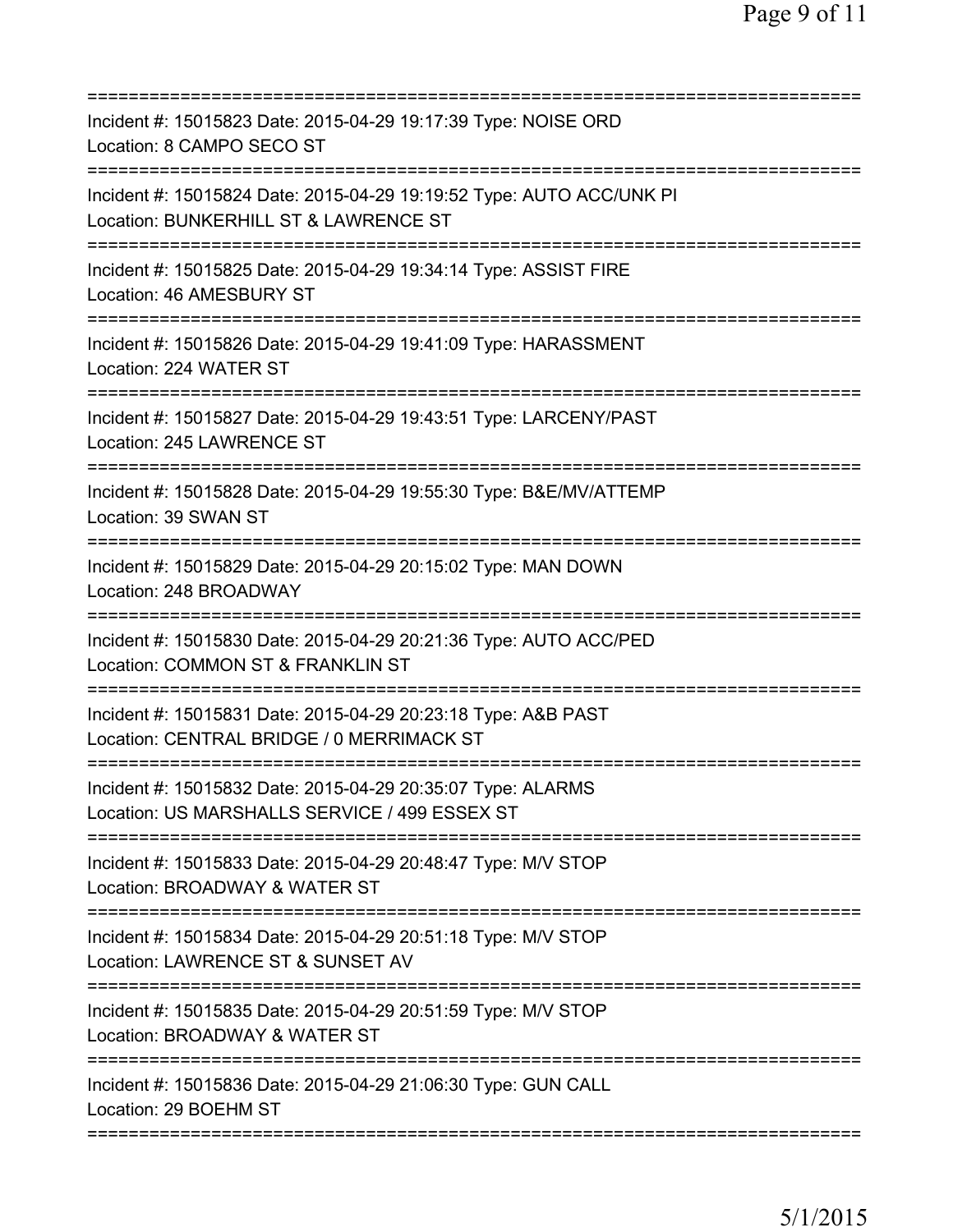| Incident #: 15015837 Date: 2015-04-29 21:10:55 Type: MV/BLOCKING<br>Location: 179 WALNUT ST                                                                       |
|-------------------------------------------------------------------------------------------------------------------------------------------------------------------|
| Incident #: 15015838 Date: 2015-04-29 21:12:38 Type: ROBBERY UNARM<br>Location: 54 UNION ST                                                                       |
| Incident #: 15015839 Date: 2015-04-29 21:33:16 Type: MISSING PERS<br>Location: 69 BAILEY ST                                                                       |
| Incident #: 15015840 Date: 2015-04-29 21:40:54 Type: CK WELL BEING<br>Location: 205 BROADWAY                                                                      |
| Incident #: 15015841 Date: 2015-04-29 21:45:28 Type: A&B PAST<br>Location: COMMON ST & JACKSON ST<br>========================                                     |
| Incident #: 15015842 Date: 2015-04-29 21:45:30 Type: LARCENY/PAST<br>Location: LAWRENCE GENERAL HOSPITAL / 1 GENERAL ST<br>====================================== |
| Incident #: 15015843 Date: 2015-04-29 22:06:58 Type: NOISE ORD<br>Location: 35 CHICKERING ST<br>======================================                            |
| Incident #: 15015844 Date: 2015-04-29 22:28:46 Type: DOMESTIC/PROG<br>Location: 80 FARNHAM ST                                                                     |
| Incident #: 15015845 Date: 2015-04-29 22:32:53 Type: LOUD NOISE<br>Location: 11 CUSTER ST                                                                         |
| Incident #: 15015846 Date: 2015-04-29 22:37:04 Type: DOMESTIC/PROG<br>Location: 82 ARLINGTON ST #3                                                                |
| Incident #: 15015847 Date: 2015-04-29 23:12:37 Type: AUTO ACC/UNK PI<br>Location: CENTRAL BRIDGE                                                                  |
| Incident #: 15015848 Date: 2015-04-29 23:14:27 Type: M/V STOP<br>Location: 50 S BROADWAY                                                                          |
| Incident #: 15015849 Date: 2015-04-29 23:36:13 Type: HIT & RUN M/V<br>Location: MARKET ST & OSGOOD ST                                                             |
|                                                                                                                                                                   |

411 record(s)

{ call presslog("2015-04-29","0000","2015-04-29","2359") }